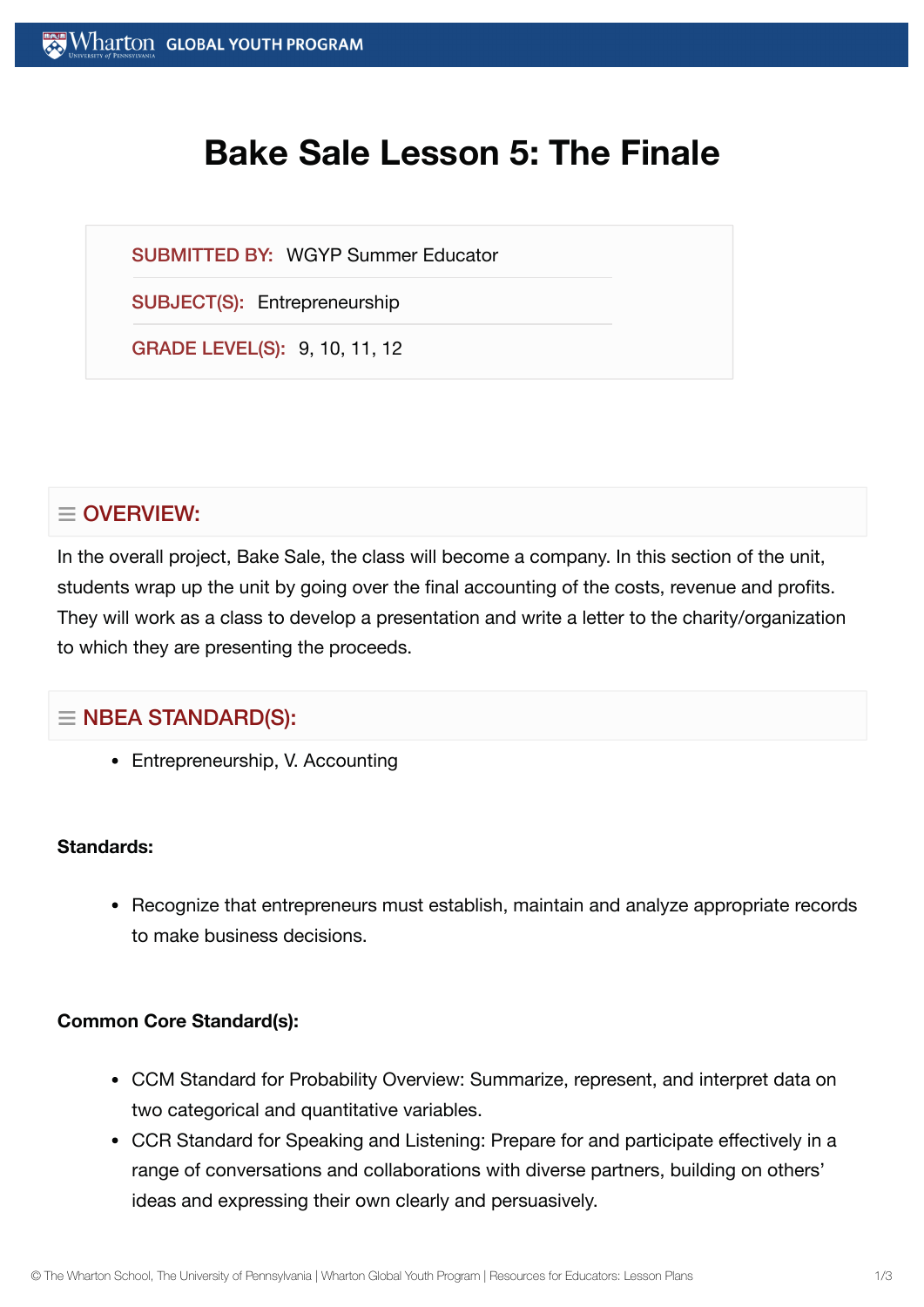# $\mathbb{R}^n$  Wharton Global Youth Program

- CCR Standard for Speaking and Listening: Integrate and evaluate information presented in diverse media and formats, including visually, quantitatively, and orally.
- CCM Standard for Number and Quantity Overview: Reason quantitatively and use units to solve problems.
- CCR Standard for Writing: Write narratives to develop real or imagined experiences or events using effective technique, well-chosen details and well-structured event sequences.

**Objectives/Purposes:** Students will learn about organizing revenue and spending for the bake sale. Students will also spend time designing marketing tools for the bake sale.

## **Other Resources/Materials:**

- Computers if available
- Calculator
- Poster board or Newsprint
- Markers

# **Activity:**

- 1. Do Now: On your own, write answers to the following questions: What did you learn from the bake sale experience? What did you enjoy most? What would you have done differently? Did this make you want to go into business, why or why not? (*5 min*)
- 2. Students from the class will share answers. The teacher or student can record some of the big ideas on the board. This will be used later as they write a letter to their charity. (*5 – 10 min*)
- 3. Break the class into small groups. Each group will be responsible for one of the following:
	- Writing a letter to the chartity explaining that they want to donate money. Explain how they earned the money and what they learned from the experience. End by saying what they hope this money will provide.
	- Finish the accounting spread sheet and make tables and graphs to represent the information.
	- Put together a presentation for either a school board or principal demonstrating what they learned and what they did.